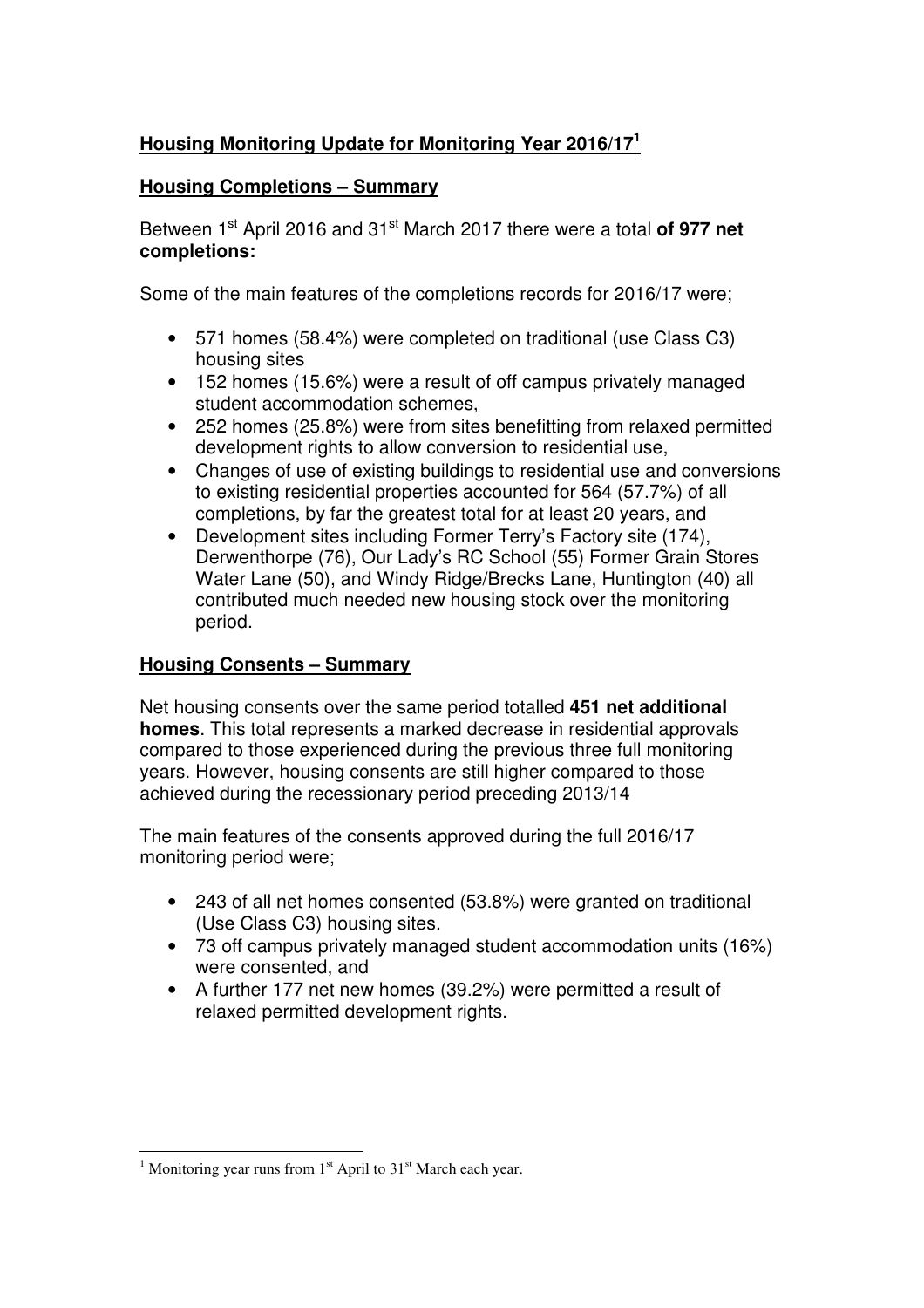# **Housing Monitoring Update – May 2017**

### **1. Housing Completions 2016/17**

- 1.1. A total of 977 net housing completions<sup>2</sup> took place during the full 2016/17 monitoring year<sup>3</sup> (see Table 1 below).
- 1.2. This figure is the result of compiling data from a number of sources comprising;-
	- Results from 6 monthly site visits to verify the number of housing completions which have been carried out on each consented housing site,
	- Analysis of monthly Building Control completions returns that provide information of both City of York Council and private building inspection records,
	- Regular contact with developers/applicants for each site over 10 dwellings to accurately monitor completions and to estimate the likely level of completions over the term of the build programme, and
	- Monitoring of extant consents, new permissions and inclusion of development through certificates of lawful development previously not included within housing returns

| Year                                                                                 | <b>Completions</b> | <b>New Build</b> | <b>Net</b><br><b>Conversions</b> | <b>Net Change</b><br>of Use | <b>Demolitions</b> | <b>Net Dwelling</b><br>Gain |
|--------------------------------------------------------------------------------------|--------------------|------------------|----------------------------------|-----------------------------|--------------------|-----------------------------|
| $1st$ April<br>$2016 - 30^{th}$<br>September<br>2016                                 | 641                | 285              | 7                                | 343                         | 6                  | 629                         |
| $\overline{1}^{\overline{st}}$ October<br>$2016 - 31$ <sup>st</sup><br>March<br>2017 | 355                | 135              | 14                               | 200                         | 1                  | 348                         |
| 2016-2017                                                                            | 996                | 420              | 21                               | 543                         | $\overline{7}$     | 977                         |

### **Table 1: Housing Completions 2016-17 (1st April 2016 to 31st March 2017)**

- 1.3. Table 2, below, highlights the more significant developments that resulted in housing completions on traditional housing sites (Use Class C3) over the full monitoring period.
- 1.4. Notably the Former Terry's Factory Site provided a total of 174 completions, whilst 76 new homes were delivered at the Derwenthorpe (Metcalfe Lane) site and all 55 homes at Our Lady's RC School, Windsor

<sup>&</sup>lt;sup>2</sup> Net housing completions are calculated as the sum of new build completions, minus demolitions, plus any gains or losses through change of use or conversions to existing properties

 $3 \text{ Each monitoring year starts on } 1^{\text{st}}$  April and ends the following year on  $31^{\text{st}}$  March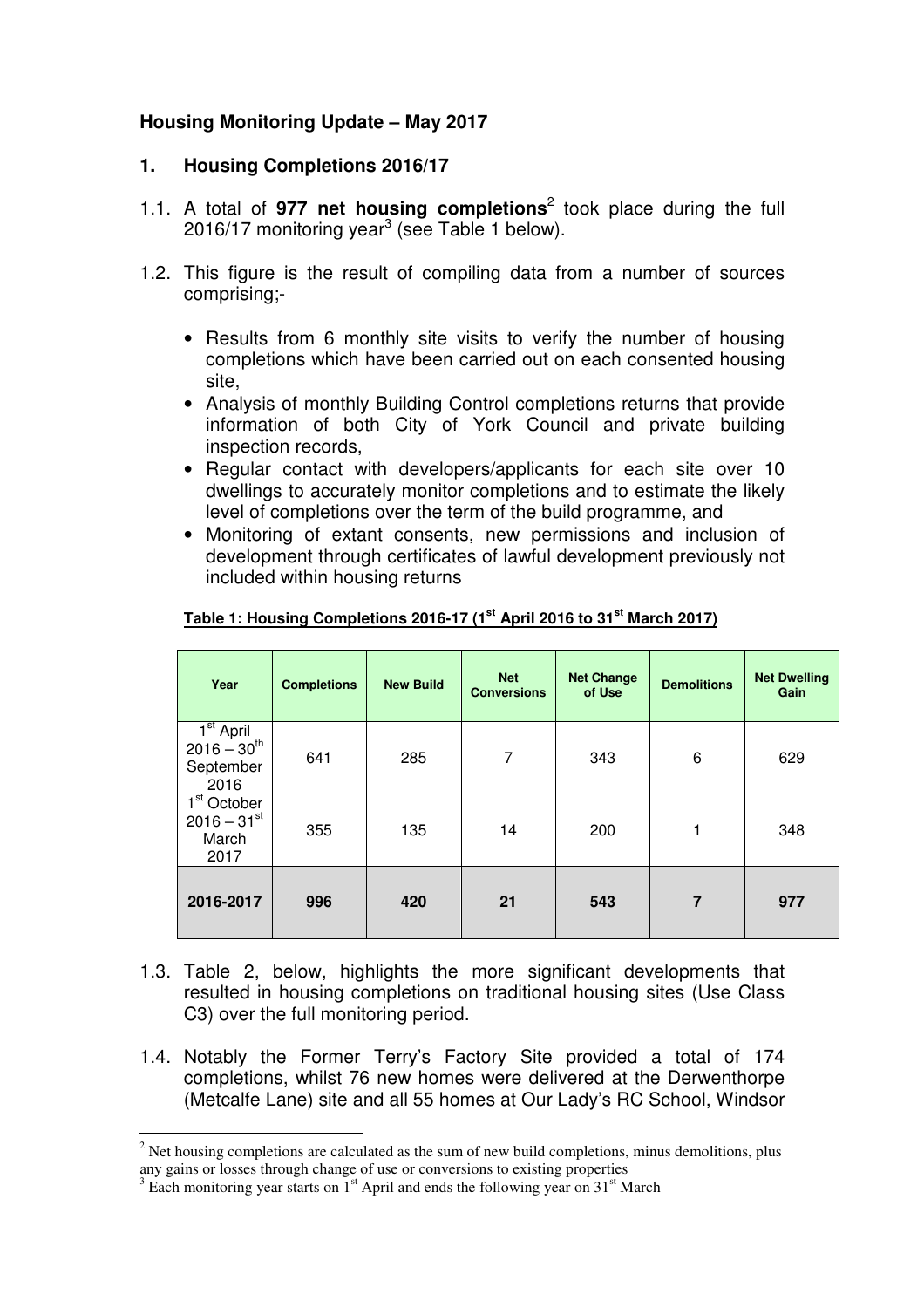Drive were completed during the last 12 months. Further notable completions were experienced at the Windy Ridge/Brecks Lane, Huntington (50), Former Grain Stores, Water Lane (40) and 1-9 St Leonards Place (34) sites within the monitoring period.

| Table 2: Traditional (Use Class C3) Housing Completion Sites |
|--------------------------------------------------------------|
|--------------------------------------------------------------|

|                                                        | <b>Net</b><br><b>Completions</b><br>(1 <sup>st</sup> April | <b>Net</b><br><b>Completions</b><br>(1 <sup>st</sup> October) | <b>Net</b><br><b>Completions</b><br>2016/17 |
|--------------------------------------------------------|------------------------------------------------------------|---------------------------------------------------------------|---------------------------------------------|
| <b>Site Name</b>                                       | $2016$ to $30^{th}$<br>Sept 2016)                          | 2016 to $31^{st}$<br><b>March 2017)</b>                       |                                             |
| Holgate WMC 6 New Lane                                 | 6                                                          | O                                                             | 6                                           |
| The Malt House Lower Darnborough Street                | 0                                                          | 6                                                             | 6                                           |
| Land to South of 26 Pottery Lane                       | 0                                                          | 6                                                             | 6                                           |
| Olgas Guest House 12 Wenlock Terrace                   | 0                                                          | 7                                                             | 7                                           |
| Former Terrys Factory Bishopthorpe Road Phase II       | 0                                                          | 11                                                            | 11                                          |
| Shepherd Group Social Club 131 Holgate Road            | 0                                                          | 12                                                            | 12                                          |
| 1-9 St Leonards Place                                  | 0                                                          | 31                                                            | 31                                          |
| Former Terrys Factory Bishopthorpe Road Phase I        | 15                                                         | 16                                                            | 31                                          |
| Land West of Metcalfe Lane Osbaldwick (Phase II)       | 34                                                         | $\Omega$                                                      | 34                                          |
| Former Grain Stores Water Lane                         | 7                                                          | 33                                                            | 40                                          |
| Land West of Metcalfe Lane Osbaldwick (Phase III & IV) | 32                                                         | 10                                                            | 42                                          |
| Land Adj to & R/O Windy Ridge & Brecks Lane            |                                                            |                                                               |                                             |
| Huntington                                             | 30                                                         | 20                                                            | 50                                          |
| Our Ladys RC School Windsor Drive                      | 40                                                         | 15                                                            | 55                                          |
| Terrys Former Factory Bishopthorpe Road (Phase III)    | 41                                                         | 91                                                            | 132                                         |
| Sites providing 5 dwellings or less during the year    | 56                                                         | 52                                                            | 108                                         |
| <b>All Sites</b>                                       | 261                                                        | 310                                                           | 571                                         |

1.5. Table 3, below, provides a breakdown of the categories making up the overall housing completions for the 6 month monitoring period. These categories are analysed further and Tables 4, 5 & 6 reference significant individual sites and their associated completion numbers.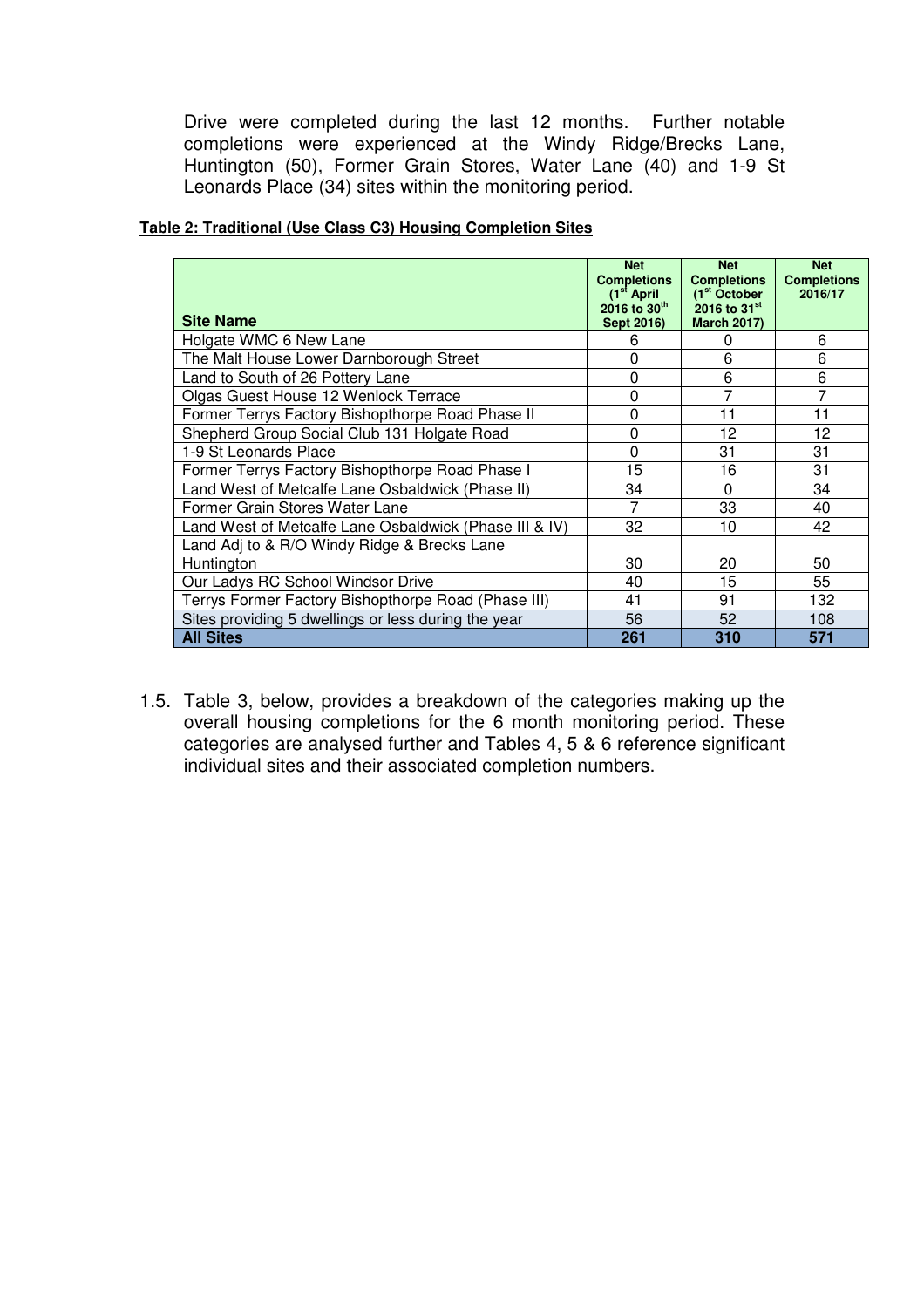| Year                                                                                                                           | <b>Type of Approval</b>                                                       | Number of<br><b>Sites with</b><br><b>Completions</b> | <b>Gross</b><br><b>Additional</b><br><b>Homes</b><br><b>Completed</b> | <b>Net Additional</b><br><b>Homes</b><br><b>Completed</b> |
|--------------------------------------------------------------------------------------------------------------------------------|-------------------------------------------------------------------------------|------------------------------------------------------|-----------------------------------------------------------------------|-----------------------------------------------------------|
|                                                                                                                                | Residential (Use<br>Class 3) <sup>4</sup> Approval                            | 50                                                   | 273                                                                   | 261                                                       |
| $1st$ April 2016 –<br>30 <sup>th</sup> September<br>2016<br>1 <sup>st</sup> October<br>$2016 - 31$ <sup>st</sup><br>March 2017 | <b>Sites Granted</b><br><b>Certificates of Lawful</b><br>Use/Development      | $\overline{2}$                                       | $\overline{2}$                                                        | $\overline{2}$                                            |
|                                                                                                                                | Sites Benefiting from<br>the Relaxation of<br>Permitted<br>Development Rights | $\overline{7}$                                       | 214                                                                   | 214                                                       |
|                                                                                                                                | <b>Privately Managed</b><br>Off Campus Student<br>Accommodation               | $\overline{2}$                                       | 152                                                                   | 152                                                       |
|                                                                                                                                | Residential (Use<br>Class 3) <sup>5</sup> Approval                            | 50                                                   | 316                                                                   | 310                                                       |
|                                                                                                                                | <b>Sites Granted</b><br>Certificates of Lawful<br>Use/Development             | 0                                                    | 0                                                                     | $\Omega$                                                  |
|                                                                                                                                | Sites Benefiting from<br>the Relaxation of<br>Permitted<br>Development Rights | 5                                                    | 39                                                                    | 38                                                        |
|                                                                                                                                | Privately Managed<br>Off Campus Student<br>Accommodation                      | $\mathbf{0}$                                         | 0                                                                     | 0                                                         |
| 2016/17                                                                                                                        |                                                                               |                                                      | 996                                                                   | 977                                                       |

**Table 3: Components of Housing Completion Sites**

- 1.6. By way of background information regulations came into force on 30th May 2013 that increased permitted development and change of use rights in England so that some building work could be undertaken without the need to apply for full planning permission $6$ . This was to be a temporary arrangement for 3 years until 30th May 2016. However, on 13<sup>th</sup> October 2015 Housing and Planning Minister Brandon Lewis announced new measures proposed in the Housing and Planning Bill that the then temporary relaxation of permitted development rights allowing for office to residential conversions (ORCs) together with certain retail, financial services and existing agricultural buildings were to become permanent.
- 1.7. Table 4, below, provides details of the sites where completions took place within this category during the full monitoring period. The most significant site providing homes was the changed use development at United House, Piccadilly that resulted in 119 units. Other significant

 $\overline{a}$ 

<sup>&</sup>lt;sup>4</sup> Dwelling houses – for full definition see the Town and Country Planning (Use Classes) Order 1987 (as amended) 30th May 2013

 $5$  Dwelling houses – for full definition see the Town and Country Planning (Use Classes) Order 1987 (as amended) 30th May 2013

<sup>6</sup> subject to prior approval covering flooding, highways and transport issues and contamination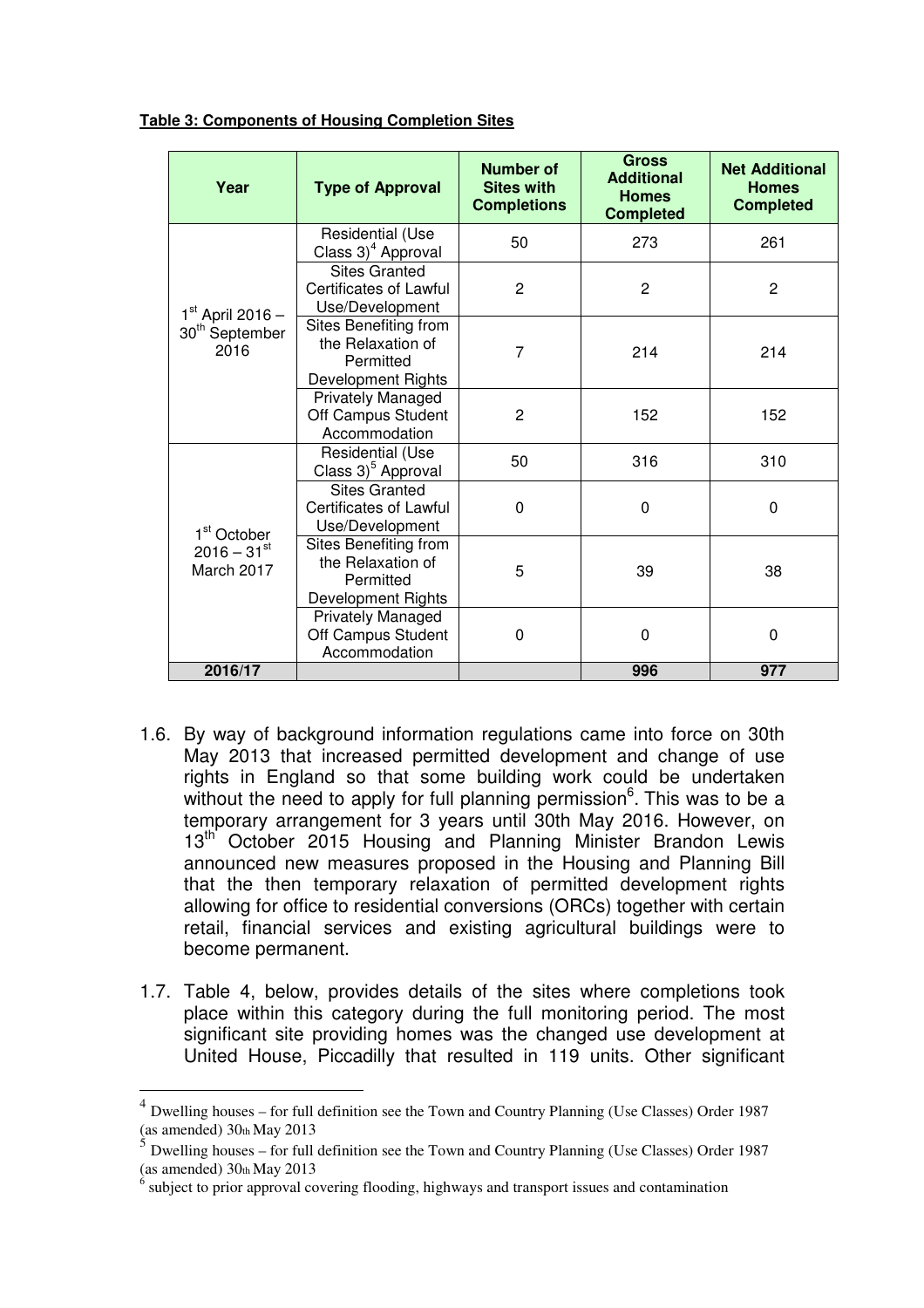completions falling into this category included the changes of use to Castle Chambers, 7-13 Clifford Street (25), the William Birch & Sons Ltd former offices in Foss Place, Foss Islands Road (24) together with several office conversions that have taken place within the Clifton Moor area of York.

1.8. With a total of 252 net completions resulting from this type of development over the 12 month period, and with the knowledge that further similar developments are in the pipeline (see Table 12) this source of supply would appear to be providing an increasing amount of housing for the York market.

|                                                                    | <b>Site Name</b>                              | <b>Gross</b><br><b>Additional</b><br><b>Homes</b><br><b>Completed</b> | <b>Net</b><br><b>Additional</b><br><b>Homes</b><br><b>Completed</b> |
|--------------------------------------------------------------------|-----------------------------------------------|-----------------------------------------------------------------------|---------------------------------------------------------------------|
|                                                                    | Tec House 7 Pioneer Business Park             | 13                                                                    | 13                                                                  |
|                                                                    | The Childrens Society George House 18         |                                                                       |                                                                     |
|                                                                    | George Street                                 | 14                                                                    | 14                                                                  |
| 1 <sup>st</sup> April 2016<br>$-30^{th}$<br>September<br>2016      | Azlan Ltd Lion House 4 Pioneer Business       |                                                                       |                                                                     |
|                                                                    | Park Amy Johnson Way                          | 18                                                                    | 18                                                                  |
|                                                                    | William Birch & Sons Ltd Foss Place Foss      |                                                                       |                                                                     |
|                                                                    | Islands Road                                  | 24                                                                    | 24                                                                  |
|                                                                    | Castle Chambers 7-13 Clifford Street          | 25                                                                    | 25                                                                  |
|                                                                    | <b>Crown Prosecution Service United House</b> |                                                                       |                                                                     |
|                                                                    | Piccadilly                                    | 119                                                                   | 119                                                                 |
|                                                                    | OS Field 4470 Elvington Lane Dunnington       |                                                                       |                                                                     |
|                                                                    | Units A & E Aviator Court                     | 18                                                                    | 18                                                                  |
| 1 <sup>st</sup> October<br>$2016 - 31$ <sup>st</sup><br>March 2017 | Ryethorpe Grange Stockton Lane                |                                                                       |                                                                     |
|                                                                    | Darlington News 216 Shipton Road              |                                                                       | $\Omega$                                                            |
|                                                                    | <b>J&amp;S Business Services GF Clifton</b>   |                                                                       |                                                                     |
|                                                                    | <b>Technology Centre Kettlestring Lane</b>    | 16                                                                    | 16                                                                  |
|                                                                    | Huntsham Farm Burlands Lane Upper             |                                                                       |                                                                     |
|                                                                    | Poppleton                                     | 3                                                                     | 3                                                                   |
|                                                                    |                                               | 253                                                                   | 252                                                                 |

#### **Table 4: Housing Completions Resulting from Relaxed Permitted Development Rights**

1.9. During 2016/17 two privately managed off campus student accommodation developments at Hallfield Road and 2-14 George Hudson Street sites provided a combined total of 152 homes. (Please see paragraphs 1.10 and 1.11 and the note at the end of this update that explains how student accommodation is assessed in terms of housing completions).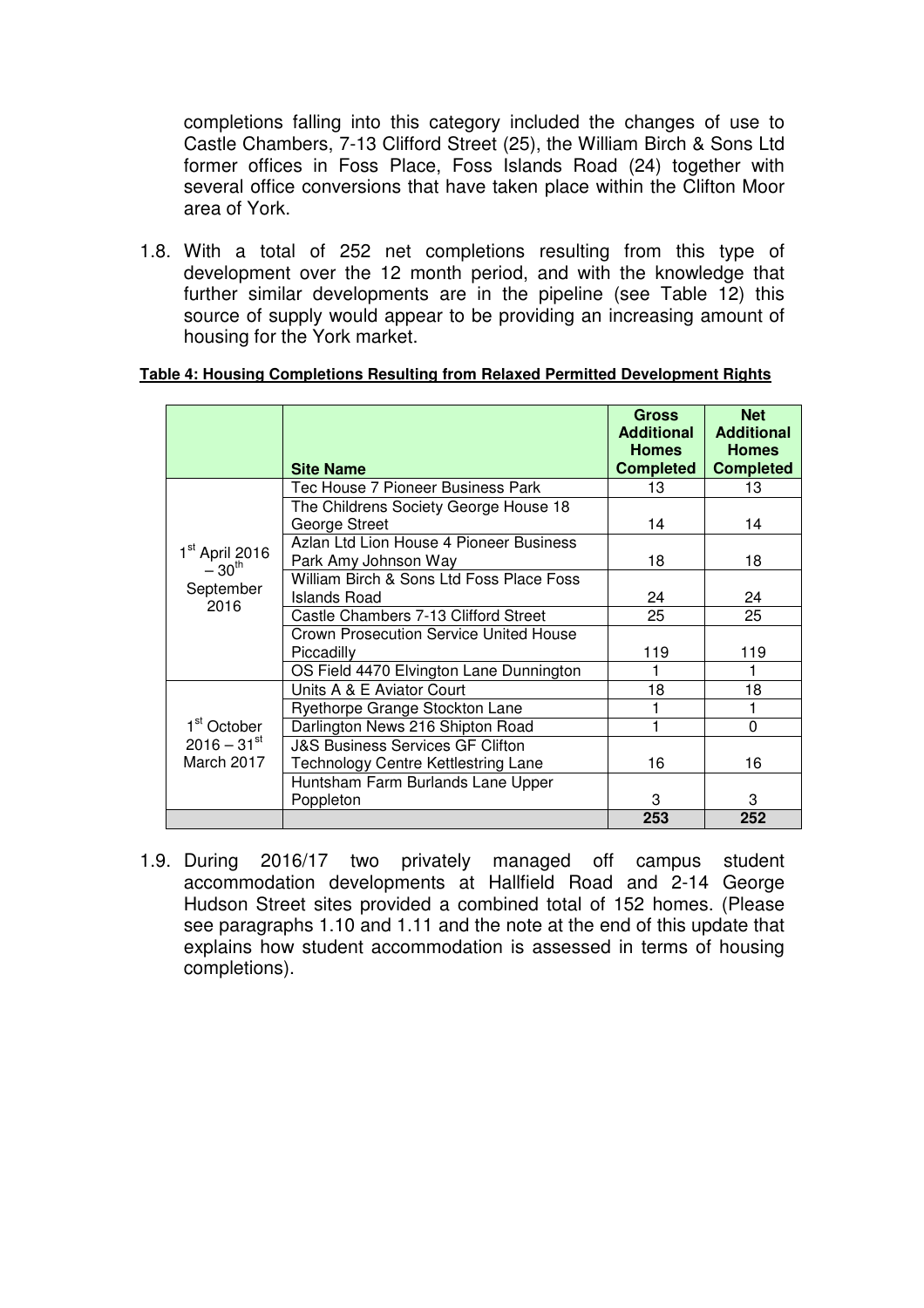### **Table 5: Completions via Off Campus Privately Managed Student Accommodation Sites**

|                                                                               | <b>Site Name</b>                     | <b>Gross</b><br><b>Additional</b><br><b>Homes</b><br><b>Completed</b> | <b>Net</b><br><b>Additional</b><br><b>Homes</b><br><b>Completed</b> |
|-------------------------------------------------------------------------------|--------------------------------------|-----------------------------------------------------------------------|---------------------------------------------------------------------|
| $1st$ April 2016<br>-30 <sup>th</sup>                                         | 2-14 George Hudson Street            | 61                                                                    | 61                                                                  |
| September<br>2016                                                             | Student Accommodation Hallfield Road | 91                                                                    | 91                                                                  |
| $\overline{1}^{\text{st}}$ October<br>$2016 - 31$ <sup>st</sup><br>March 2017 | None                                 | 0                                                                     | $\mathbf 0$                                                         |
|                                                                               |                                      | 152                                                                   | 152                                                                 |

- 1.10. In line with DCLG dwelling definitions, student accommodation 'can be included towards the housing provision in local development plans' (see link - https://www.gov.uk/definitions-of-general-housing-terms which states that "purpose-built (separate) homes (eg self-contained flats clustered into units with 4 to 6 bedrooms for students) should be included. Each self-contained unit should be counted as a dwelling".
- 1.11. The National Planning Practice Guidance (NPPG) provides further information on how local planning authorities should deal with student housing in their housing supply in the section on housing and economic land availability assessment methodology - Paragraph: 038 Reference ID: 3-038-20140306 (See link – https://www.gov.uk/guidance/housingand-economic-land-availability-assessment#methodology--stage-5-finalevidence-base

which states that "All student accommodation, whether it consists of communal halls of residence or self-contained dwellings, and whether or not it is on campus, can be included towards the housing requirement, based on the amount of accommodation it releases in the housing market. Notwithstanding, local authorities should take steps to avoid double-counting."

1.12. Each housing site including off campus privately managed student accommodation has been assessed in these terms by CYC in calculating housing capacity and is represented in Table 5 above. This table indicates sites within this category that have provided completions during the 2016/17 monitoring year.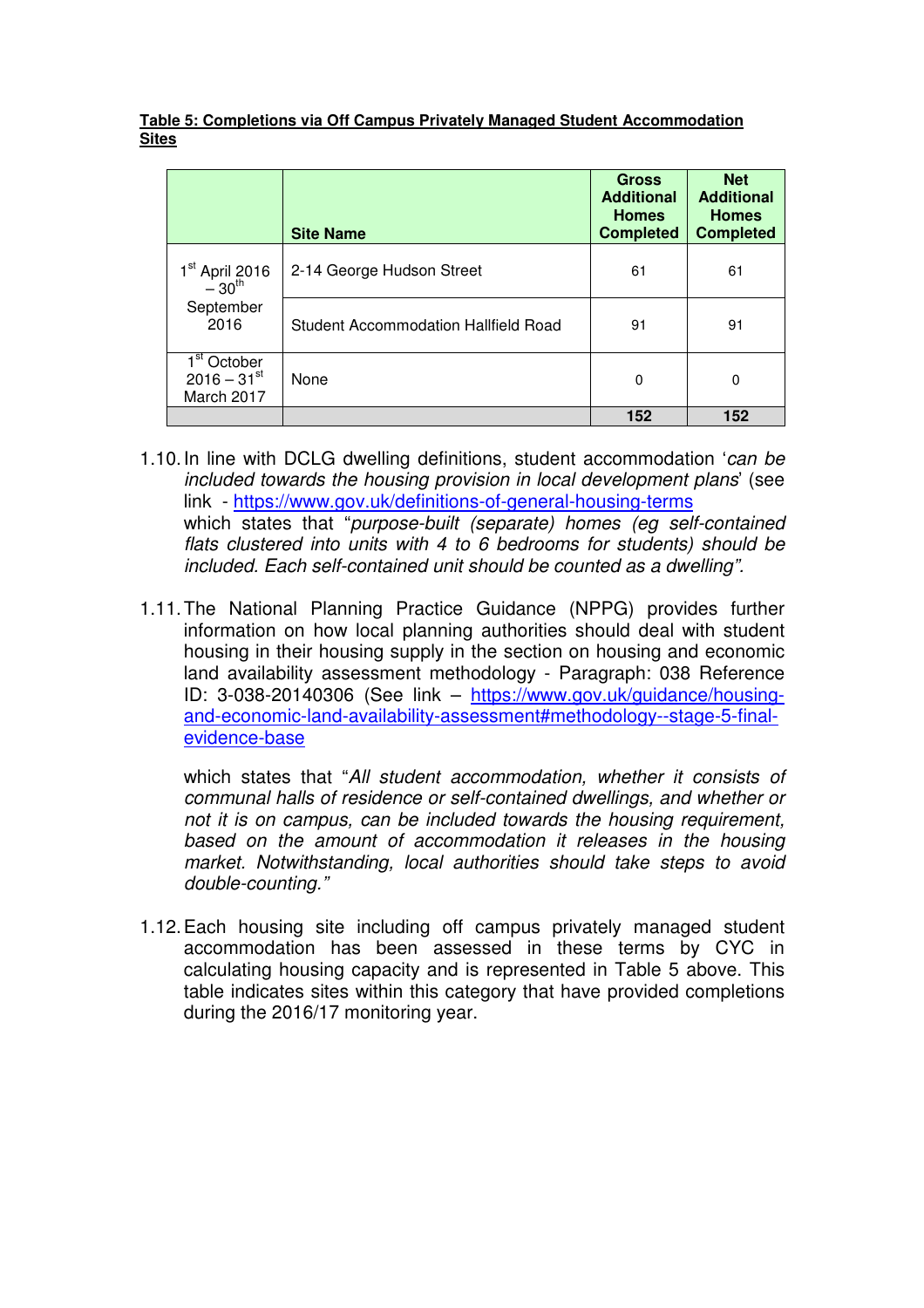|                                                                               | <b>Site Name</b>               | <b>Gross</b><br><b>Additional</b><br><b>Homes</b><br><b>Completed</b> | <b>Net</b><br><b>Additional</b><br><b>Homes</b><br><b>Completed</b> |
|-------------------------------------------------------------------------------|--------------------------------|-----------------------------------------------------------------------|---------------------------------------------------------------------|
| 1 <sup>st</sup> April 2016<br>$-30^{\text{th}}$                               | The Granary 106 Haxby Road     |                                                                       |                                                                     |
| September<br>2016                                                             | The Coach House 106 Haxby Road |                                                                       |                                                                     |
| $\overline{1}^{\text{st}}$ October<br>$2016 - 31$ <sup>st</sup><br>March 2017 | None                           | 0                                                                     | 0                                                                   |
|                                                                               |                                | $\overline{2}$                                                        | 2                                                                   |

**Table 6: Housing Completed on Sites Granted Certificates of Lawful Use/Development**

- 1.13. Certificates of Lawful Use (CLUs) together with Certificates of Lawful Development (CLDs) are included within our completions returns at the point of consent when they add or decrease to the net housing supply during the monitoring period. Checks are carried out to ensure that no double counting takes place.
- 1.14. Whilst no specific advice is provided within the National Planning Policy Framework (NPPF) or NPPG for the inclusion of additional housing through CLU/CLDs, contact with neighbouring Local Authorities reveals that it is standard practice for net completions from this source to be included within the year consent is granted.
- 1.15. By way of context Table 7, below, provides details of net housing completions for the previous 10 monitoring years.

| Year      | <b>Completions</b> | <b>New Build</b> | <b>Net</b><br><b>Conversions</b><br>/ COU | <b>Net</b><br><b>Conversions</b> | <b>Net</b><br><b>Change of</b><br><b>Use</b> | <b>Demolitions</b> | <b>Net Dwelling</b><br>Gain |
|-----------|--------------------|------------------|-------------------------------------------|----------------------------------|----------------------------------------------|--------------------|-----------------------------|
| 2007-2008 | 557                | 442              | 87                                        | 19                               | 68                                           | 6                  | 523                         |
| 2008-2009 | 502                | 391              | 73                                        | 23                               | 50                                           | 13                 | 451                         |
| 2009-2010 | 606                | 513              | 64                                        | $-2$                             | 66                                           | 70                 | 507                         |
| 2010-2011 | 571                | 489              | 65                                        | 9                                | 56                                           | 40                 | 514                         |
| 2011-2012 | 354                | 279              | 45                                        | 5                                | 40                                           | 3                  | 321                         |
| 2012-2013 | 540                | 441              | 70                                        | 9                                | 61                                           | 29                 | 482                         |
| 2013-2014 | 374                | 302              | 57                                        | 3                                | 54                                           | 14                 | 345                         |
| 2014-2015 | 523                | 378              | 139                                       | ⇁                                | 132                                          | 10                 | 507                         |
| 2015-2016 | 1171               | 908              | 219                                       |                                  | 218                                          | 6                  | 1121                        |
| 2016-2017 | 996                | 420              | 564                                       | 21                               | 543                                          |                    | 977                         |
| 2007-2017 | 6194               | 4563             | 1383                                      | 95                               | 1288                                         | 198                | 5748                        |

| Table 7: Dwelling completions and Demolitions by Year, 1 <sup>st</sup> April 2007 to 31 <sup>st</sup> March 2017 |
|------------------------------------------------------------------------------------------------------------------|
|------------------------------------------------------------------------------------------------------------------|

1.16. Figures reveal that York experienced a mean average<sup>7</sup> of 574.8 annual completions over the last 10 monitoring years (2007 to 2017). This

<sup>&</sup>lt;sup>7</sup> See note at end of this report that explains the difference between both a mean and median average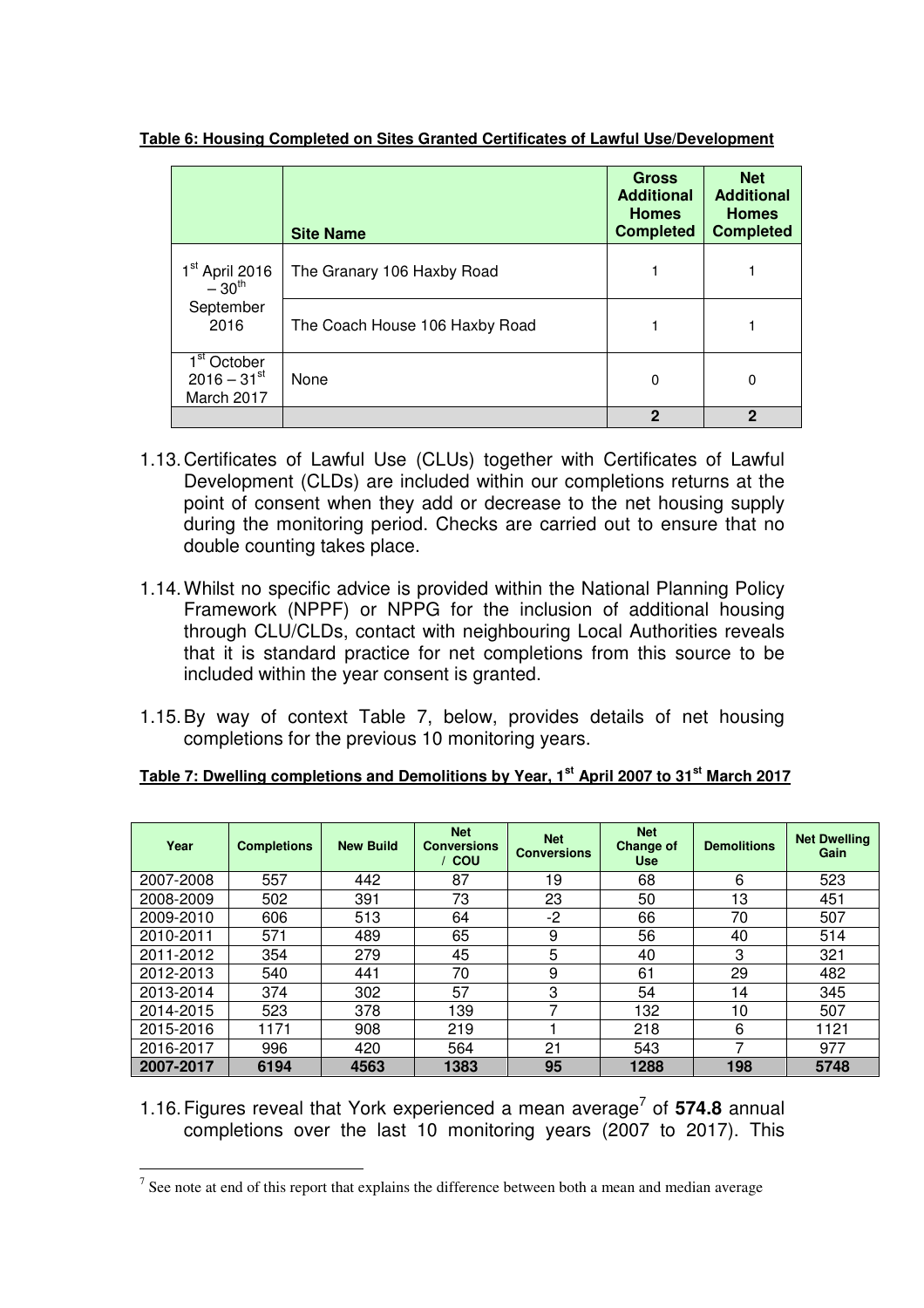compares to a median average of **507** over the same period. For the last 5 years a mean average of **686.4** additional homes per year have been built (2012 to 2017), this compares to a median average of **507** for the same time period.

# **2. Housing Consents 2016/17**

2.1. Over the three previous full monitoring years (2013/14 to 2015/16), York has experienced a total of 3,475 net residential consents, with an average of 1158 consents per annum. For the full 2016/17 monitoring year (1<sup>st</sup> April 2016 to 31<sup>st</sup> March 2017) a further **451 net additional homes** have been granted approval. (see Table 8 for a breakdown of types of consents granted over this time).

| Year                                                        | <b>Consents</b><br>(Gross) | <b>Proposed</b><br><b>New Build</b> | <b>Proposed</b><br><b>Net</b><br><b>Conversions</b> | <b>Proposed</b><br><b>Net Change</b><br>of Use | <b>Proposed</b><br><b>Demolitions</b> | <b>Potential Net</b><br><b>Dwelling</b><br>Gain |
|-------------------------------------------------------------|----------------------------|-------------------------------------|-----------------------------------------------------|------------------------------------------------|---------------------------------------|-------------------------------------------------|
| $1st$ April<br>$2016 - 30^{th}$<br>September<br>2016        | 216                        | 121                                 | 16                                                  | 66                                             | -6                                    | 197                                             |
| $1st$ October<br>$2016 - 31$ <sup>st</sup><br>March<br>2017 | 271                        | 97                                  | 8                                                   | 150                                            | $-1$                                  | 254                                             |
| 2016-2017                                                   | 487                        | 218                                 | 24                                                  | 216                                            | $-7$                                  | 451                                             |

### **Table 8: Housing Consents (1st April 2016 to 31st March 2017)**

- 2.2. This total represents a marked decrease in residential approvals compared to those experienced during the previous three full monitoring years. However, housing consents are still notably higher compared to those achieved during the recessionary period preceding 2013/14.
- 2.3. By far the largest proportion of housing consents making up at total of 451 net additional homes granted approval over the monitoring period were a result of 243 net homes approved on traditional Use Class C3 sites. Whilst Table 9 below provides details of the largest contributors within this total it should be noted that 120 homes (49%) resulted from approval of small sites providing 5 or less homes.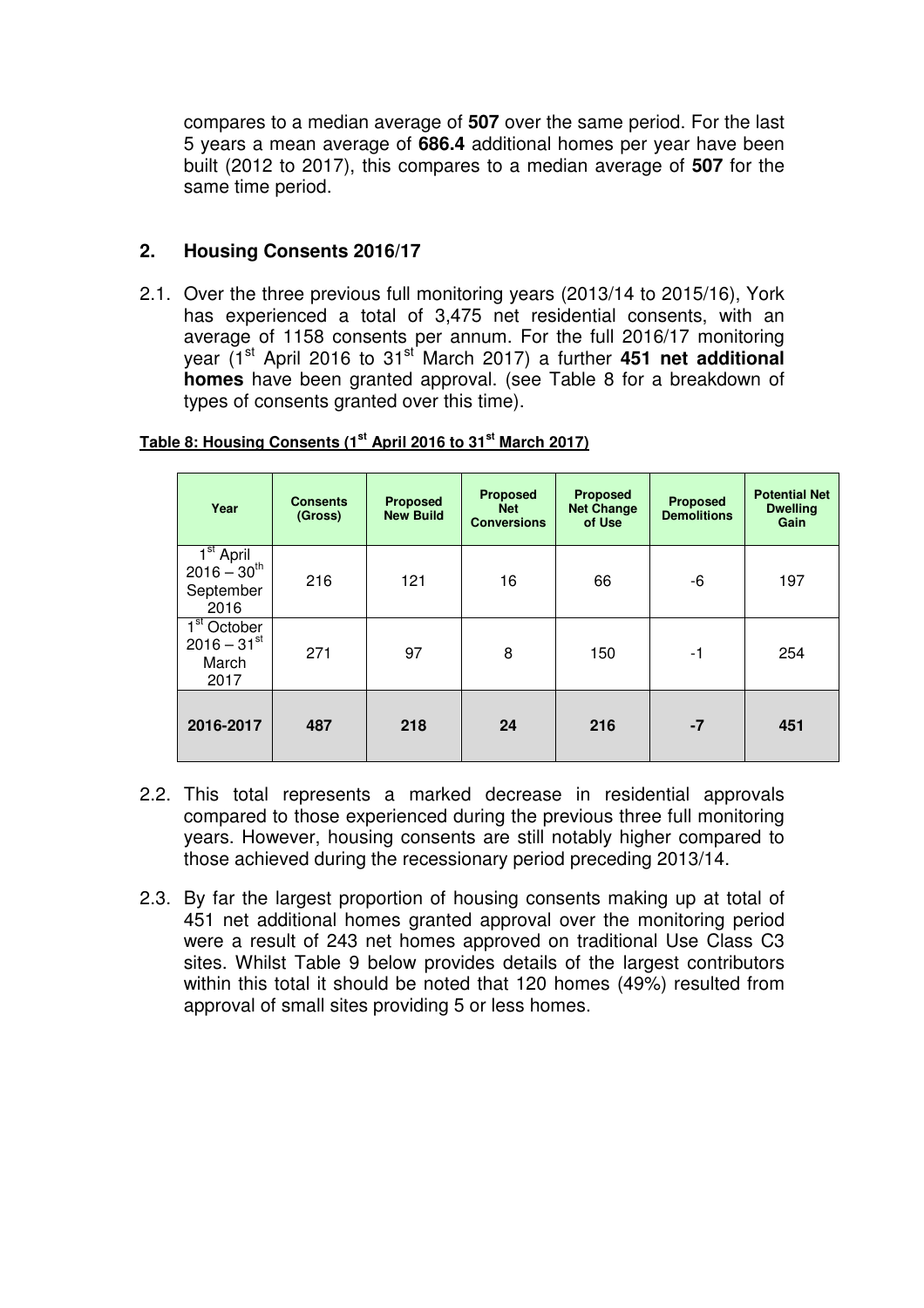#### **Table 9: Traditional (Use Class C3) Housing Consents**

|                                                                | <b>Site Name</b>                                                              | <b>Gross</b><br><b>Additi</b><br>onal<br>Home<br>s<br><b>Allow</b><br>ed | <b>Net</b><br><b>Addit</b><br>ional<br>Hom<br><b>es</b><br><b>Allow</b><br>ed |
|----------------------------------------------------------------|-------------------------------------------------------------------------------|--------------------------------------------------------------------------|-------------------------------------------------------------------------------|
|                                                                | Flat 1 8 Wenlock Terrace                                                      | 9<br>6                                                                   | 4<br>6                                                                        |
| 1 <sup>st</sup> April<br>$2016 - 30^{th}$<br>September<br>2016 | Melbourne Hotel 6 Cemetery Road<br>Catering Support Services St Maurices Road |                                                                          |                                                                               |
|                                                                | Newington Hotel 147 Mount Vale                                                | 7                                                                        | 7                                                                             |
|                                                                | Former Londons 31a Hawthorne Grove                                            | 8                                                                        | 8                                                                             |
|                                                                | Colin Hicks Motors Garage & Yard to R/O 33 Bootham                            | 9                                                                        | 9                                                                             |
|                                                                | Fire Station 18 Clifford Street                                               | 14                                                                       | 14                                                                            |
|                                                                | Groves Chapel Union Terrace                                                   | 16                                                                       | 16                                                                            |
|                                                                | Sites Granted Consent for <5 Homes                                            | 72                                                                       | 59                                                                            |
| 1 <sup>st</sup> October<br>$2016 - 31$ <sup>st</sup>           | 26-30 Swinegate                                                               | 8                                                                        | 8                                                                             |
|                                                                | 128 Acomb Road                                                                | 10                                                                       | 10                                                                            |
|                                                                | Rowntree Wharf Navigation Road                                                | 34                                                                       | 34                                                                            |
| March 2017                                                     | Sites Granted Consent for <5 Homes                                            | 74                                                                       | 61                                                                            |
|                                                                |                                                                               | 274                                                                      | 243                                                                           |

2.4. Table 10, below, provides a breakdown of the various categories of housing approval that make up the consented totals, this being a combination of traditional (Use Class 3) residential approvals, sites granted consent through lawful use or lawful development, sites allowed through relaxed permitted development rights, sites providing over 55's accommodation together with schemes providing off campus privately managed student accommodation. Tables 9, 11 and 12 respectively provide more specific details of the types of site where permission has been granted during the monitoring period.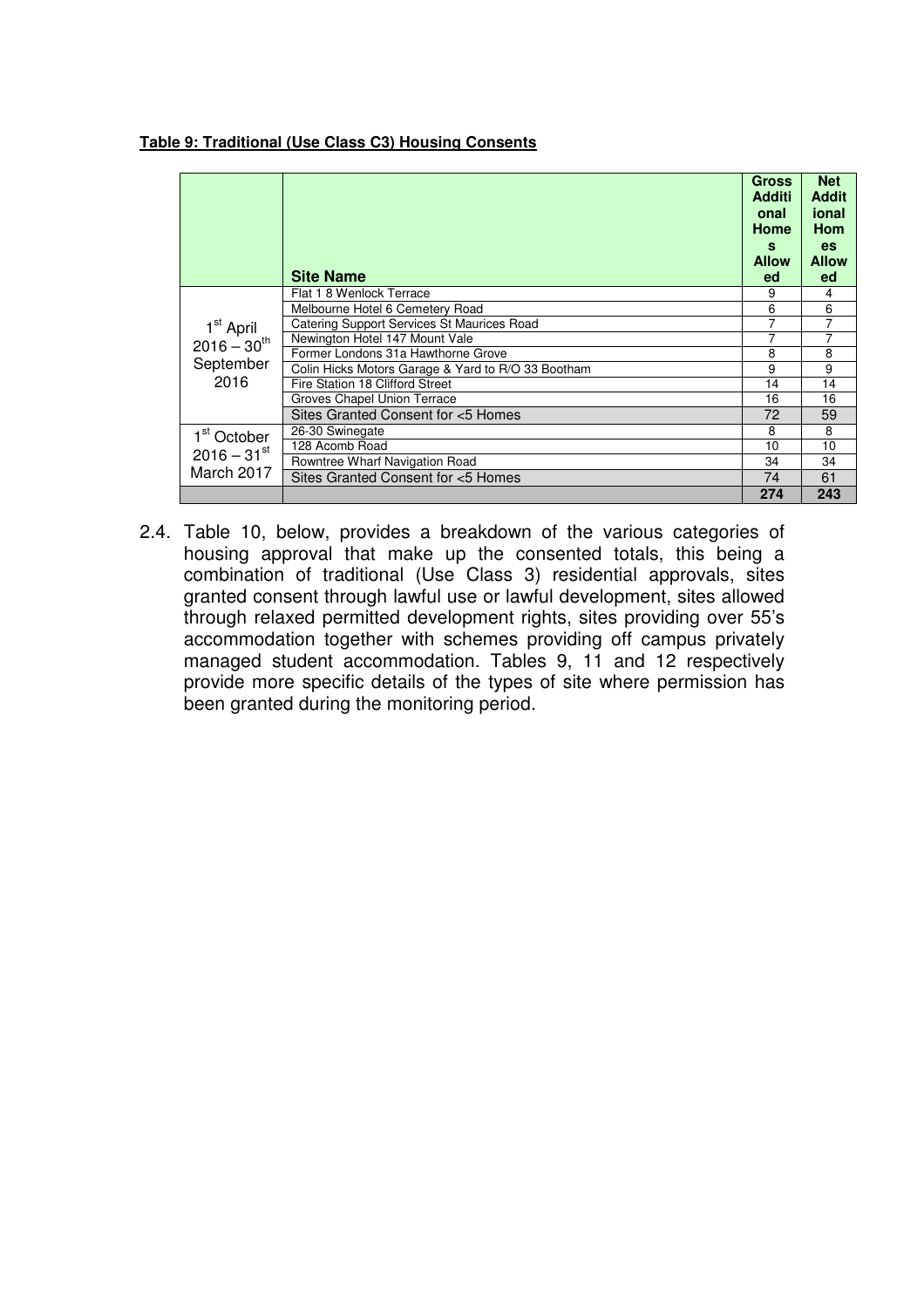**Table 10: Components of Housing Consents (1st April 2016 to 31st March 2017)**

| Year                                                               | <b>Type of Approval</b>                                                                  | <b>Number of</b><br><b>Sites</b><br><b>Granted</b><br><b>Consent for</b><br><b>Housing</b> | <b>Gross</b><br><b>Additional</b><br><b>Homes</b><br><b>Consented</b> | <b>Net Additional</b><br><b>Homes</b><br><b>Consented</b> |
|--------------------------------------------------------------------|------------------------------------------------------------------------------------------|--------------------------------------------------------------------------------------------|-----------------------------------------------------------------------|-----------------------------------------------------------|
|                                                                    | <b>Residential (use Class</b><br>3) <sup>8</sup> Approval                                | 61                                                                                         | 148                                                                   | 130                                                       |
| $1st$ April 2016 -<br>30 <sup>th</sup>                             | <b>Sites Granted</b><br><b>Certificates of Lawful</b><br>Use/Development <sup>9</sup>    | $\overline{c}$                                                                             | $\overline{c}$                                                        | $\mathbf{2}$                                              |
| September<br>2016                                                  | Sites benefiting from<br>the relaxation of<br>permitted development<br>rights            | $\overline{4}$                                                                             | 25                                                                    | 24                                                        |
|                                                                    | Privately managed off<br>campus student<br>accommodation <sup>10</sup>                   | $\overline{2}$                                                                             | 41                                                                    | 41                                                        |
|                                                                    | Residential (use Class<br>3) Approval                                                    | 49                                                                                         | 126                                                                   | 113                                                       |
| 1 <sup>st</sup> October<br>$2016 - 31$ <sup>st</sup><br>March 2017 | <b>Sites Granted</b><br><b>Certificates of Lawful</b><br>Use/Development                 | 0                                                                                          | 0                                                                     | 0                                                         |
|                                                                    | Sites benefiting from<br>the relaxation of<br>permitted development<br>rights            | 10                                                                                         | 153                                                                   | 153                                                       |
|                                                                    | Development of Over<br>55s<br>accommodation/Elderly<br>Homes with limited<br>care        | 1                                                                                          | 34                                                                    | 34                                                        |
|                                                                    | Privately managed off<br>campus student<br>accommodation                                 | $\mathbf{1}$                                                                               | 32                                                                    | 32                                                        |
|                                                                    | Sites with reductions in<br>housing numbers due<br>to amendments to<br>original approval | 3                                                                                          | -74                                                                   | $-78$                                                     |
| 2016/17                                                            |                                                                                          |                                                                                            | 487                                                                   | 451                                                       |

<sup>8&</sup>lt;br><sup>8</sup> Dwelling houses – for full definition see the Town and Country Planning (Use Classes) Order 1987

<sup>(</sup>as amended)  $30<sub>th</sub>$  May 2013<br><sup>9</sup> See completions section for full details

<sup>&</sup>lt;sup>10</sup> In line with DCLG dwelling definitions https://www.gov.uk/definitions-of-general-housing-terms 'student accommodation ... can be included towards the housing provision in local development plans'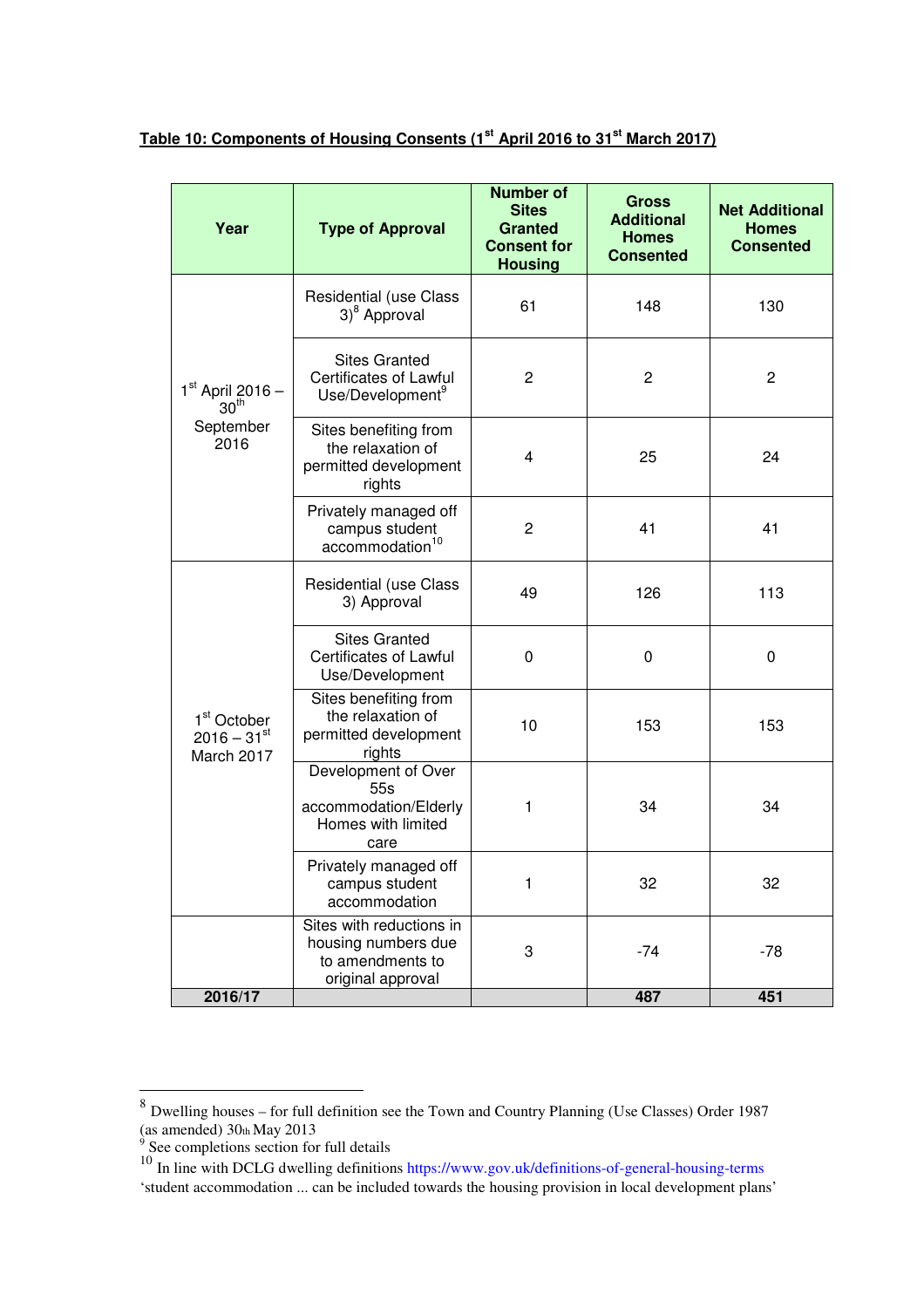2.5. Table 11, below, provides details of the privately managed off campus student accommodation schemes approved during the monitoring period. These accounted for 41 of the proposed net additional homes at both the Herbert Todd & Son, Percy Lane site (38) and the increase to original consent at 2-14 George Hudson Street site (3).

### **Table 11: Consents Granted for Off Campus Privately Managed Student Accommodation Sites**

| <b>Site Name</b>                        | <b>Gross</b><br><b>Additional</b><br><b>Homes</b><br><b>Allowed</b> | <b>Net</b><br><b>Additional</b><br><b>Homes</b><br><b>Allowed</b> |
|-----------------------------------------|---------------------------------------------------------------------|-------------------------------------------------------------------|
| 2-14 George Hudson Street <sup>11</sup> | 3                                                                   |                                                                   |
| Herbert Todd & Son Percy Lane           | 38                                                                  | 38                                                                |
|                                         |                                                                     |                                                                   |

2.6. On a total of fourteen sites allowed through the relaxation of permitted development rights via Office-Residential Conversions (ORCs), Agricultural Buildings to Residential (ABC) and Retail or Financial to Residential (RFPRES) a further 177 net additional homes have been allowed (see Table 12 below).

### **Table 12: Sites Consented as a Result of Relaxed Permitted Development Rights**

| <b>Site Name</b>                                                   |                                                          | Gross<br><b>Additional</b><br><b>Homes</b><br><b>Allowed</b> | <b>Net</b><br><b>Additional</b><br><b>Homes</b><br><b>Allowed</b> |
|--------------------------------------------------------------------|----------------------------------------------------------|--------------------------------------------------------------|-------------------------------------------------------------------|
| 1 <sup>st</sup> April 2016                                         | Stonebow House The Stonebow                              | 20                                                           | 20                                                                |
| $-30^{th}$                                                         | Darlington News 216 Shipton Road                         |                                                              | 0                                                                 |
| September                                                          | People Energies Ltd 106 Heworth Green                    |                                                              |                                                                   |
| 2016                                                               | Unidec Systems Ltd Manor Chambers 26a Marygate           | 3                                                            | 3                                                                 |
| 1 <sup>st</sup> October<br>$2016 - 31$ <sup>st</sup><br>March 2017 | Partners in Training Ltd 4 Marsden Park                  | 2                                                            | 2                                                                 |
|                                                                    | York Associates St Christopher House George Cayley Drive | 6                                                            | 6                                                                 |
|                                                                    | 9 Marsden Park                                           | 2                                                            | $\mathcal{P}$                                                     |
|                                                                    | <b>Buildmark House George Cayley Drive</b>               | 16                                                           | 16                                                                |
|                                                                    | Aviva Yorkshire House 2 Rougier Street                   | 24                                                           | 24                                                                |
|                                                                    | Ryedale House 58-60 Piccadilly                           | 73                                                           | 73                                                                |
|                                                                    | Cockerill & Sons 107 Millfield Lane                      |                                                              |                                                                   |
|                                                                    | James House James Street                                 | 2                                                            | 2                                                                 |
|                                                                    | The Diocese of York Diocese House Aviator Court          | 25                                                           | 25                                                                |
|                                                                    | Sandburn Farm Malton Road Stockton on Forest             | 2                                                            | $\overline{c}$                                                    |
|                                                                    |                                                          | 178                                                          | 177                                                               |

2.7. By way of context Table 13, below, provides details of housing consents for the previous 10 monitoring years. The figures highlight a decline in consents over the period 2007/08 to 2012/13 monitoring years whilst a significant increase has been experienced over the previous three full monitoring years prior to 2016/17. To a large extent this increase has occurred at a time when off campus student accommodation, which can

 $\overline{a}$  $11$  This represents an increase to the original consent for 58 privately managed off campus student cluster flats.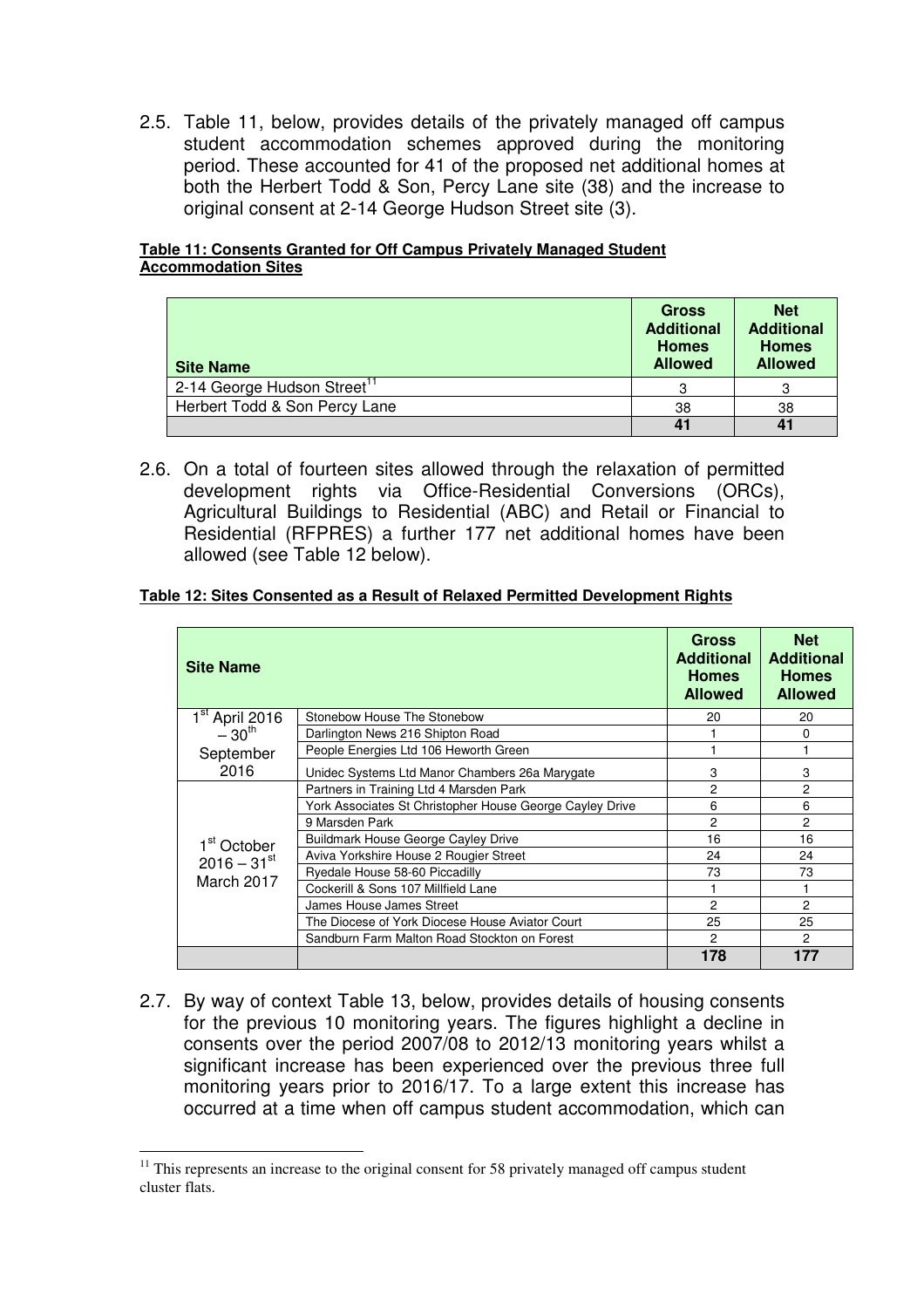be counted within the housing supply, has added significantly to consents. This together with a relaxation of the permitted development rules has brought about significant numbers of potential office to residential conversion schemes. Future monitoring years will reveal if this is the start of an upward trend or merely a peak in market trends for this type of accommodation.

| Year         | <b>Gross Housing</b><br><b>Permissions</b> | <b>Net Housing</b><br><b>Permissions</b> |
|--------------|--------------------------------------------|------------------------------------------|
| 2007/2008    | 1700                                       | 1629                                     |
| 2008/2009    | 665                                        | 534                                      |
| 2009/2010    | 207                                        | 182                                      |
| 2010/2011    | 224                                        | 198                                      |
| 2011/2012    | 203                                        | 174                                      |
| 2012/2013    | 365                                        | 337                                      |
| 2013/2014    | 1556                                       | 1531                                     |
| 2014/2015    | 1294                                       | 1264                                     |
| 2015/2016    | 710                                        | 680                                      |
| 2016/2017    | 487                                        | 451                                      |
| 2007 to 2017 | 7411                                       | 6980                                     |

### **Table 13: Housing Consents Granted Between 1st April 2007 and 31st March 2017**

2.9. Figures reveal that York experienced a mean average of **698** annual consents granted over the last 10 monitoring years (2007 to 2017). This compares to a median average of **492.5** annual consents over the same period. For the last 5 years a mean average of **852.6** annual consents have been granted (2012 to 2017), this compares to a median average of **680** for the same time period.

#### **Note Re: Calculation of Student Accommodation Units within the Housing Figures**

DCLG produced a "Definition of "General Housing Terms" in November 2012 (see link below) https://www.gov.uk/definitions-of-general-housing-terms

which states that "purpose-built (separate) homes (eg self-contained flats clustered into units with 4 to 6 bedrooms for students) should be included. Each self-contained unit should be counted as a dwelling".

The NPPG provides guidance covering how local planning authorities should deal with student housing in their housing supply (Paragraph: 038 Reference ID: 3-038-20140306 – see link below) https://www.gov.uk/guidance/housing-and-economic-land-availability-

assessment#methodology--stage-5-final-evidence-base

which states that "All student accommodation, whether it consists of communal halls of residence or self-contained dwellings, and whether or not it is on campus, can be included towards the housing requirement, based on the amount of accommodation it releases in the housing market. Notwithstanding, local authorities should take steps to avoid doublecounting."